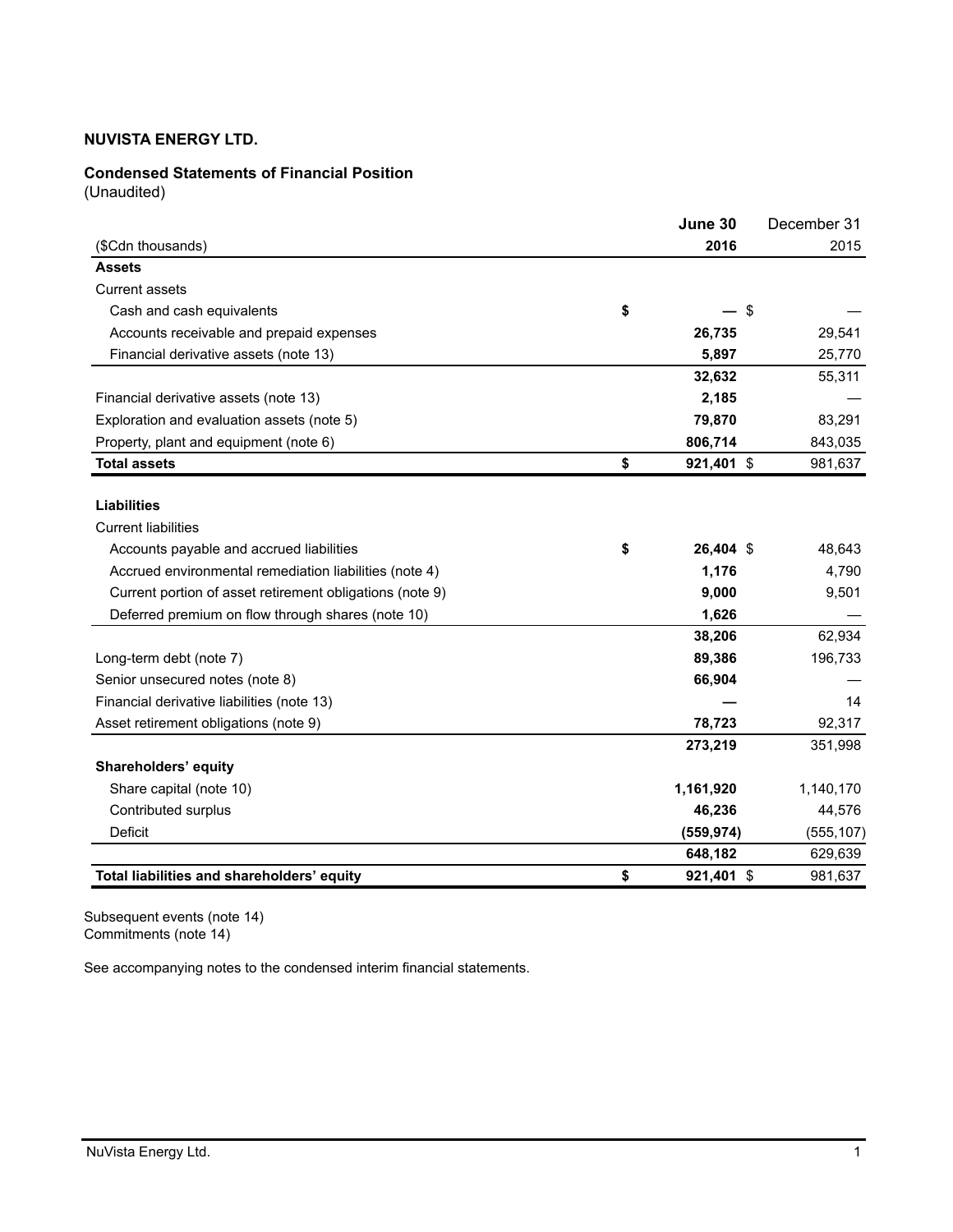# **Condensed Statements of Loss and Comprehensive Loss**

(Unaudited)

| Three months ended June 30                                                                |    |              |                |              | Six months ended June 30 |  |  |
|-------------------------------------------------------------------------------------------|----|--------------|----------------|--------------|--------------------------|--|--|
| (\$Cdn thousands, except per share amounts)                                               |    | 2016         | 2015           | 2016         | 2015                     |  |  |
| <b>Revenues</b>                                                                           |    |              |                |              |                          |  |  |
| Oil and natural gas                                                                       | \$ | 57.840 \$    | 57,502 \$      | 117,559 \$   | 115,429                  |  |  |
| Royalties                                                                                 |    | 2,802        | (1, 847)       | (269)        | (4,686)                  |  |  |
| Net revenue from oil and natural gas sales                                                |    | 60,642       | 55,655         | 117,290      | 110,743                  |  |  |
| Realized gain on financial derivatives                                                    |    | 7,228        | 8,160          | 18,693       | 20,429                   |  |  |
| Unrealized loss on financial derivatives                                                  |    | (14, 020)    | (15, 617)      | (17, 674)    | (26, 213)                |  |  |
| Net revenue from oil and natural gas sales and gains<br>(losses) on financial derivatives |    | 53,850       | 48,198         | 118,309      | 104,959                  |  |  |
| <b>Expenses</b>                                                                           |    |              |                |              |                          |  |  |
| Transportation                                                                            |    | 4,412        | 1,228          | 10,770       | 7,941                    |  |  |
| Operating                                                                                 |    | 20,617       | 25,068         | 45,175       | 47,929                   |  |  |
| General and administrative                                                                |    | 4,464        | 5,317          | 8,873        | 10,566                   |  |  |
| Share-based compensation (note 12)                                                        |    | 1,216        | 1,291          | 2,260        | 2,773                    |  |  |
| Depletion, depreciation, amortization and impairment<br>(note 6)                          |    | 24,065       | 35,051         | 47,516       | 61,004                   |  |  |
| Exploration and evaluation (note 5)                                                       |    | 350          | 1,009          | 350          | 2,135                    |  |  |
| Loss (gain) on property dispositions                                                      |    | 3,152        | (115)          | 2,785        | (604)                    |  |  |
| Note receivable recovery                                                                  |    |              |                | (350)        |                          |  |  |
| Financing costs                                                                           |    | 2,894        | 2,254          | 5.797        | 4,791                    |  |  |
|                                                                                           |    | 61,170       | 71,103         | 123,176      | 136,535                  |  |  |
| Loss before taxes                                                                         |    | (7, 320)     | (22, 905)      | (4, 867)     | (31, 576)                |  |  |
| Deferred income tax expense (benefit)                                                     |    |              | (1, 548)       |              | (2, 560)                 |  |  |
| Loss and comprehensive loss                                                               | \$ | $(7,320)$ \$ | $(21, 357)$ \$ | $(4,867)$ \$ | (29,016)                 |  |  |
| Net loss per share (note 11)                                                              |    |              |                |              |                          |  |  |
| <b>Basic</b>                                                                              | \$ | $(0.05)$ \$  | $(0.14)$ \$    | $(0.03)$ \$  | (0.20)                   |  |  |
| <b>Diluted</b>                                                                            | \$ | $(0.05)$ \$  | $(0.14)$ \$    | $(0.03)$ \$  | (0.20)                   |  |  |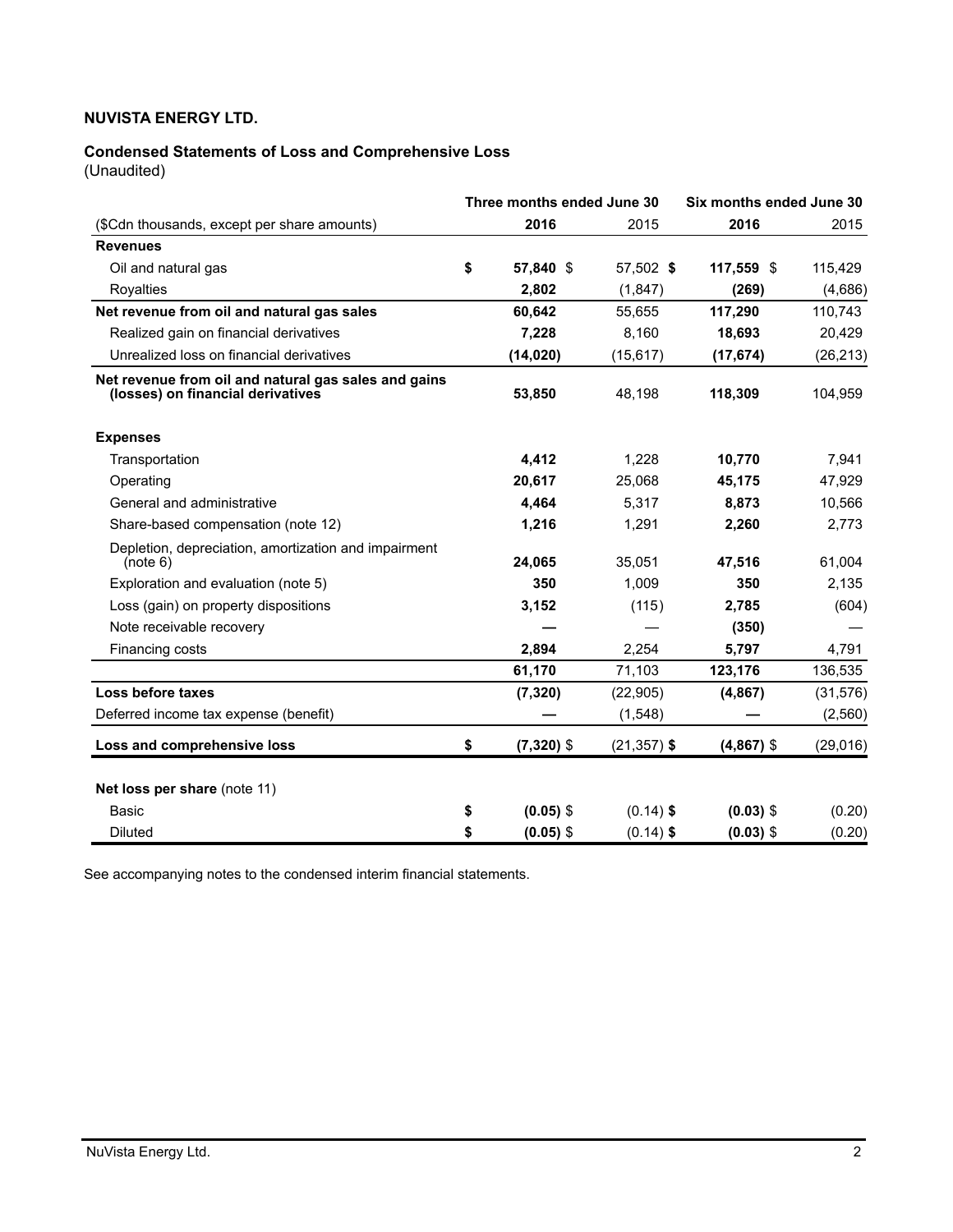# **Condensed Statements of Changes in Shareholders' Equity**

(Unaudited)

|                                                                                                                                 | Six months ended June 30 |            |
|---------------------------------------------------------------------------------------------------------------------------------|--------------------------|------------|
| (\$Cdn thousands)                                                                                                               | 2016                     | 2015       |
| <b>Share capital (note 10)</b>                                                                                                  |                          |            |
| Balance, January 1                                                                                                              | \$<br>1,140,170 \$       | 1,029,017  |
| Issued for cash on offering of common shares                                                                                    |                          | 90,000     |
| Issued for cash on offering of flow-through common shares, net of implied<br>premium of $$1.6$ million ( $2015 - $1.1$ million) | 20,003                   | 20,861     |
| Issued for cash on exercise of stock options                                                                                    | 1,345                    | 2,590      |
| Contributed surplus transferred on exercise of stock options                                                                    | 466                      | 893        |
| Conversion of restricted share awards                                                                                           | 44                       | 52         |
| Share issue costs, net of deferred tax benefit of \$nil (2015 – \$0.04 million)                                                 | (108)                    | (3,717)    |
| Balance, end of period                                                                                                          | \$<br>1,161,920 \$       | 1,139,696  |
| <b>Contributed surplus</b>                                                                                                      |                          |            |
| Balance, January 1                                                                                                              | \$<br>44.576 \$          | 40,812     |
| Share-based compensation                                                                                                        | 2,170                    | 2,341      |
| Transfer to share capital on exercise of stock options                                                                          | (466)                    | (893)      |
| Conversion of restricted share awards                                                                                           | (44)                     | (52)       |
| Balance, end of period                                                                                                          | \$<br>46,236 \$          | 42,208     |
|                                                                                                                                 |                          |            |
| <b>Deficit</b>                                                                                                                  |                          |            |
| Balance, January 1                                                                                                              | \$<br>$(555, 107)$ \$    | (382, 182) |
| Net earnings (loss)                                                                                                             | (4, 867)                 | (29,016)   |
| Balance, end of period                                                                                                          | \$<br>$(559, 974)$ \$    | (411, 198) |
| Total shareholders' equity                                                                                                      | \$<br>648,182 \$         | 770,706    |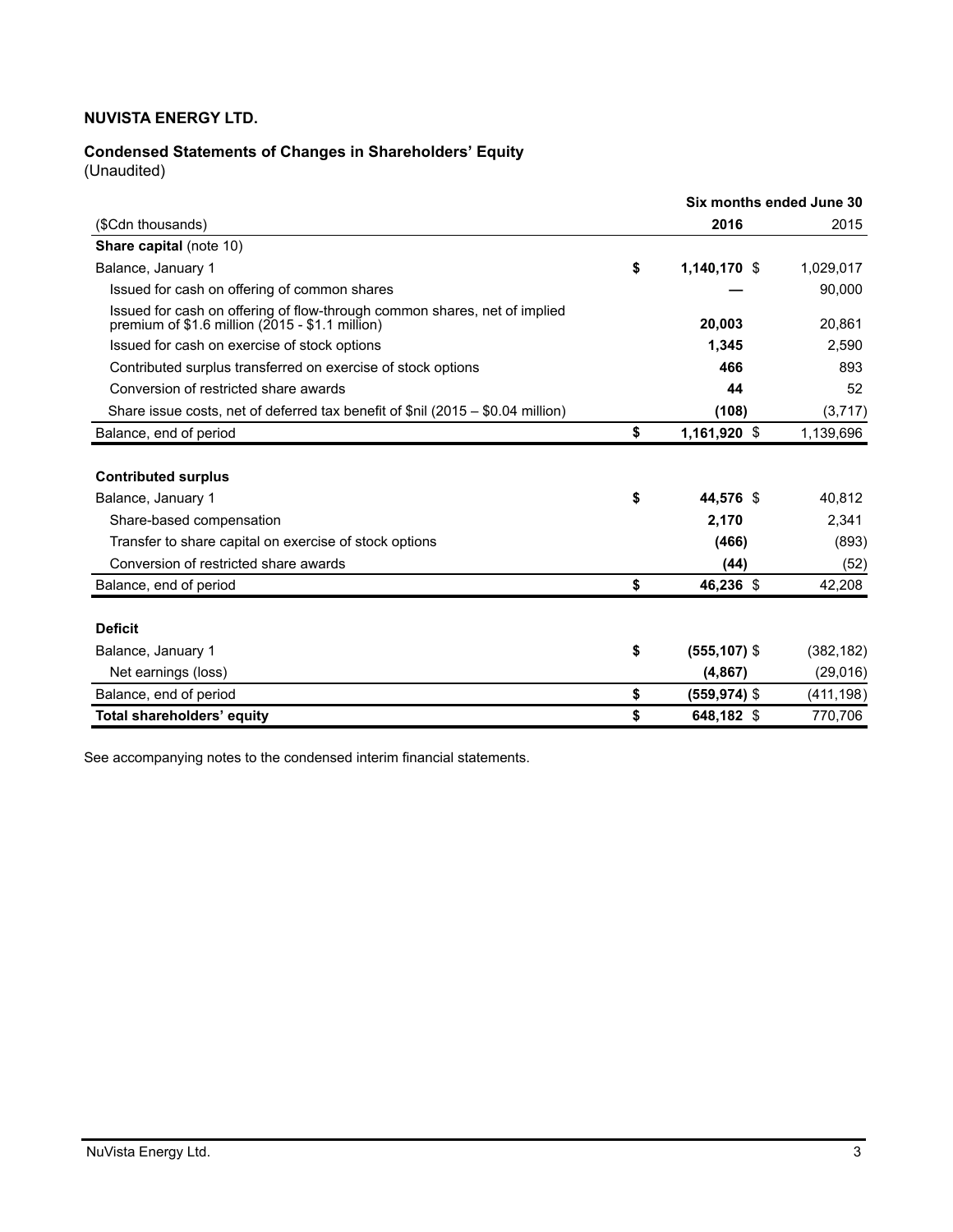## **Condensed Statements of Cash Flows**

(Unaudited)

|                                                            | Three months ended June 30 Six months ended June 30 |                |              |            |
|------------------------------------------------------------|-----------------------------------------------------|----------------|--------------|------------|
| (\$Cdn thousands)                                          | 2016                                                | 2015           | 2016         | 2015       |
| Cash provided by (used in)                                 |                                                     |                |              |            |
| <b>Operating activities</b>                                |                                                     |                |              |            |
| Net earnings (loss)                                        | \$<br>$(7,320)$ \$                                  | $(21, 357)$ \$ | $(4,867)$ \$ | (29,016)   |
| Items not requiring cash from operations:                  |                                                     |                |              |            |
| Depletion, depreciation, amortization and impairment       | 24,065                                              | 35,051         | 47,516       | 61,004     |
| Exploration and evaluation                                 | 350                                                 | 1,009          | 350          | 2,135      |
| Loss (gain) on property dispositions                       | 3,152                                               | (115)          | 2,785        | (604)      |
| Share-based compensation (note 12)                         | 871                                                 | 1,071          | 1,770        | 2,224      |
| Unrealized loss on financial derivatives                   | 14,020                                              | 15,617         | 17,674       | 26,213     |
| Deferred income tax expense (benefit)                      |                                                     | (1,548)        |              | (2, 560)   |
| Accretion (note 9)                                         | 481                                                 | 578            | 1,029        | 1,227      |
| Asset retirement expenditures (note 9)                     | (581)                                               | (1,069)        | (5,628)      | (3, 412)   |
| Change in non-cash working capital                         | (9, 142)                                            | (7, 853)       | (9, 303)     | 3,153      |
|                                                            | 25,896                                              | 21,384         | 51,326       | 60,364     |
| <b>Financing activities</b>                                |                                                     |                |              |            |
| Issue of share capital, net of share issue costs           | 22,725                                              | 108,893        | 22,866       | 109,639    |
| Decrease in long-term debt                                 | (141, 236)                                          | (79, 112)      | (107, 347)   | (18, 542)  |
| Issuance of senior unsecured notes, net of financing costs | 66,893                                              |                | 66,893       |            |
|                                                            | (51, 618)                                           | 29,781         | (17, 588)    | 91,097     |
| <b>Investing activities</b>                                |                                                     |                |              |            |
| Property, plant and equipment expenditures                 | (28, 214)                                           | (49, 951)      | (88,988)     | (150, 555) |
| Exploration and evaluation expenditures                    | (551)                                               | (3,808)        | (969)        | (10, 520)  |
| Property acquisitions                                      | (1,001)                                             |                | (1,001)      | (600)      |
| Proceeds on property dispositions                          | 69,495                                              | 7,384          | 69,945       | 10,136     |
| Change in non-cash working capital                         | (14,007)                                            | (4,790)        | (12, 725)    | 78         |
|                                                            | 25,722                                              | (51, 165)      | (33, 738)    | (151, 461) |
| Change in cash and cash equivalents                        |                                                     |                |              |            |
| Cash and cash equivalents, balance January 1               |                                                     |                |              |            |
| Cash and cash equivalents, end of period                   | \$<br>$-$ \$                                        | $-$ \$         | $-$ \$       |            |
| Cash interest paid                                         | \$<br>$2,163$ \$                                    | 2,067 \$       | 4,148 \$     | 3,842      |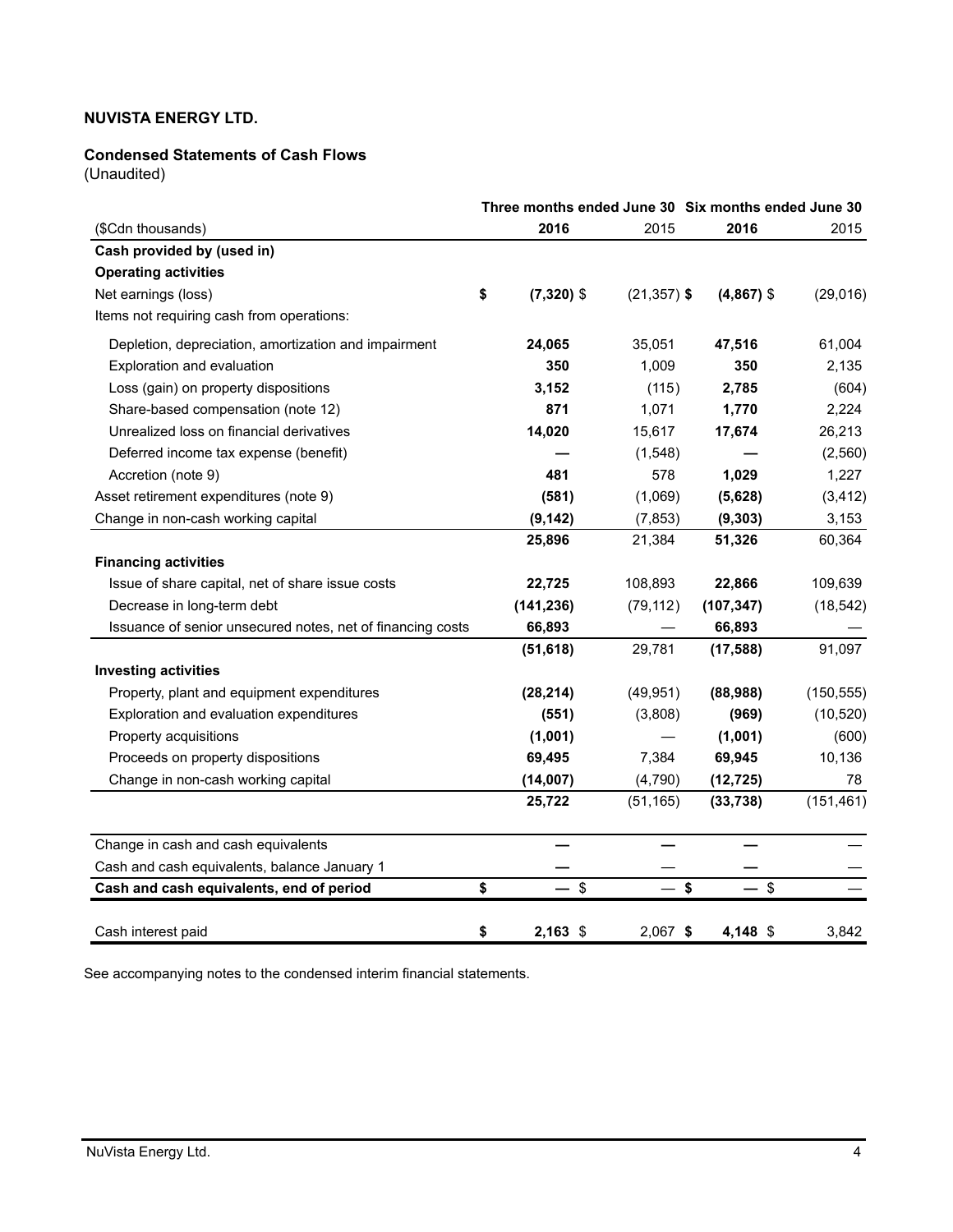## **NUVISTA ENERGY LTD. NOTES TO THE CONDENSED INTERIM FINANCIAL STATEMENTS (Unaudited)**

Three and six months ended June 30, 2016 with comparative figures for 2015. All tabular amounts are in thousands of Canadian dollars, except share and per share amounts, unless otherwise stated.

## **1. Corporate information**

NuVista Energy Ltd. ("NuVista" or the "Company") is a Canadian publicly traded company incorporated in the province of Alberta. The Company is an oil and natural gas company actively engaged in the exploration, development and production of oil and natural gas reserves in the Western Canadian Sedimentary Basin. NuVista's primary focus is on the scalable and repeatable condensate-rich Montney formation in the Alberta Deep Basin.

The address of the Company's head office is 3500, 700 – 2nd Street S.W., Calgary, Alberta, Canada, T2P 2W2.

## **2. Basis of preparation**

These condensed interim financial statements (the "financial statements") have been prepared in accordance with International Accounting Standards ("IAS") 34, "Interim Financial Reporting". These financial statements have been prepared following the same accounting policies except as noted below and methods of computation as the annual financial statements for the year ended December 31, 2015. These financial statements do not include all the information required for annual financial statements and should be read in conjunction with the audited financial statements for the year ended December 31, 2015, which have been prepared in accordance with Financial Reporting Standards ("IFRS") as issued by the International Accounting Standards Board ("IASB").

These financial statements were approved and authorized for issuance by the Board of Directors on August 9, 2016.

## **3. New accounting policies**

Future accounting changes

Below is a brief description of new IFRS standards and amendments that are not yet effective and have not been applied in the preparation of these financial statements.

In May 2014, the IASB issued IFRS 15, "Revenue from Contracts with Customers", which replaces IAS 18, "Revenue" and IAS 11, "Construction Contracts". The standard is now effective January 1, 2018 and is required to be adopted retrospectively or using a modified transition approach. The Company will be required to adopt this standard and is currently evaluating the impact this standard may have on the financial statements.

In July 2014, the IASB issued IFRS 9, "Financial Instruments" to replace IAS 39, "Financial Instruments: Recognition and Measurement". The new standard replaces the current multiple classification and measurement models for financial asset and liabilities with a single model that has only two classification categories: amortized cost and fair value. As of January 1, 2018, the Company will be required to adopt the standard. The Company is evaluating the impact this standard may have on the financial statements.

In January 2016, the IASB issued IFRS 16 "Leases" which replaces IAS 17 "Leases". The standard will come into effect for annual periods beginning on or after January 1, 2019, with earlier adoption permitted if the entity is also applying for IFRS 15 "Revenue from Contracts with Customers". IFRS 16 will be applied by NuVista on January 1, 2019 and the Company is currently evaluating the impact of the standard may have on the financial statements.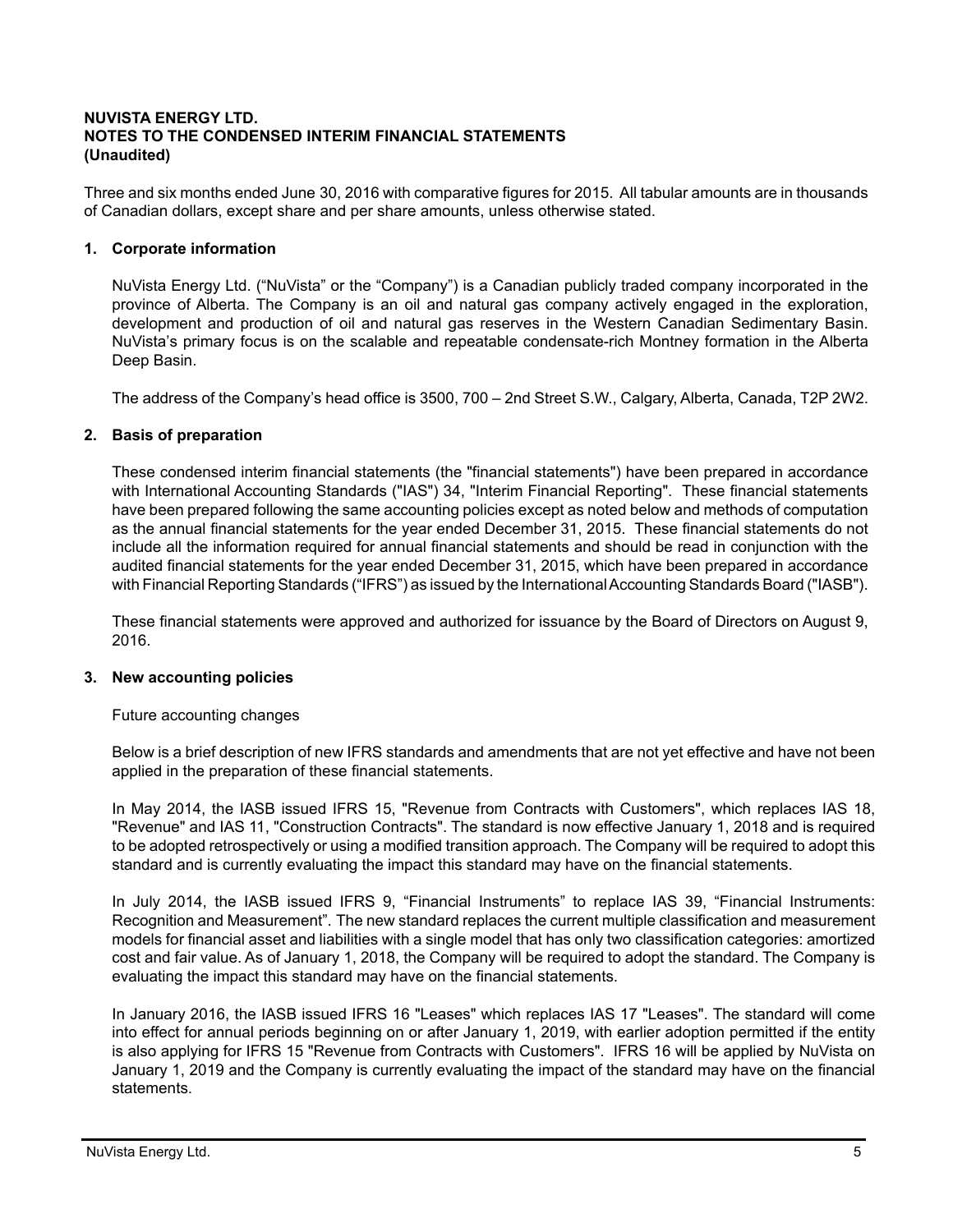## **4. Accrued environmental remediation liabilities**

|                                   |            | June 30, 2016 December 31, 2015 |  |
|-----------------------------------|------------|---------------------------------|--|
| Balance, January 1                | 4,790 \$   |                                 |  |
| Environmental remediation expense |            | 9,300                           |  |
| Remediation costs incurred        | (3,614)    | (4, 510)                        |  |
| Balance, end of period            | $1,176$ \$ | 4.790                           |  |

During the third quarter of 2015, the Company identified a leak in a remote pipeline carrying oil emulsion in the Non-Core area of Northwest Alberta. The pipeline was immediately shut down and the Company's emergency response plan was activated. The Company's insurers have been notified and are currently evaluating to determine if this is an insurable event. The Company recorded \$9.3 million in environmental remediation expense in the December 31, 2015 year end financial statements, which is the current best estimate of the total cost of remediation. To date, \$8.1 million million has been spent. It is anticipated that majority of the remaining remediation will continue to occur throughout 2016 and 2017.

#### **5. Exploration and evaluation assets**

|                                                     |           | <b>June 30, 2016</b> December 31, 2015 |
|-----------------------------------------------------|-----------|----------------------------------------|
| Balance, January 1                                  | 83,291 \$ | 98,906                                 |
| Additions                                           | 969       | 15,884                                 |
| Acquisitions                                        | 1.001     | 6,323                                  |
| <b>Dispositions</b>                                 | (1,032)   | (7, 198)                               |
| Capitalized share-based compensation                | 285       | 6                                      |
| Transfers to property, plant and equipment (note 6) | (4,294)   | (20,900)                               |
| Expiries (exploration and evaluation expense)       | (350)     | (2,942)                                |
| Impairment                                          |           | (6,788)                                |
| Balance, end of period                              | 79,870 \$ | 83,291                                 |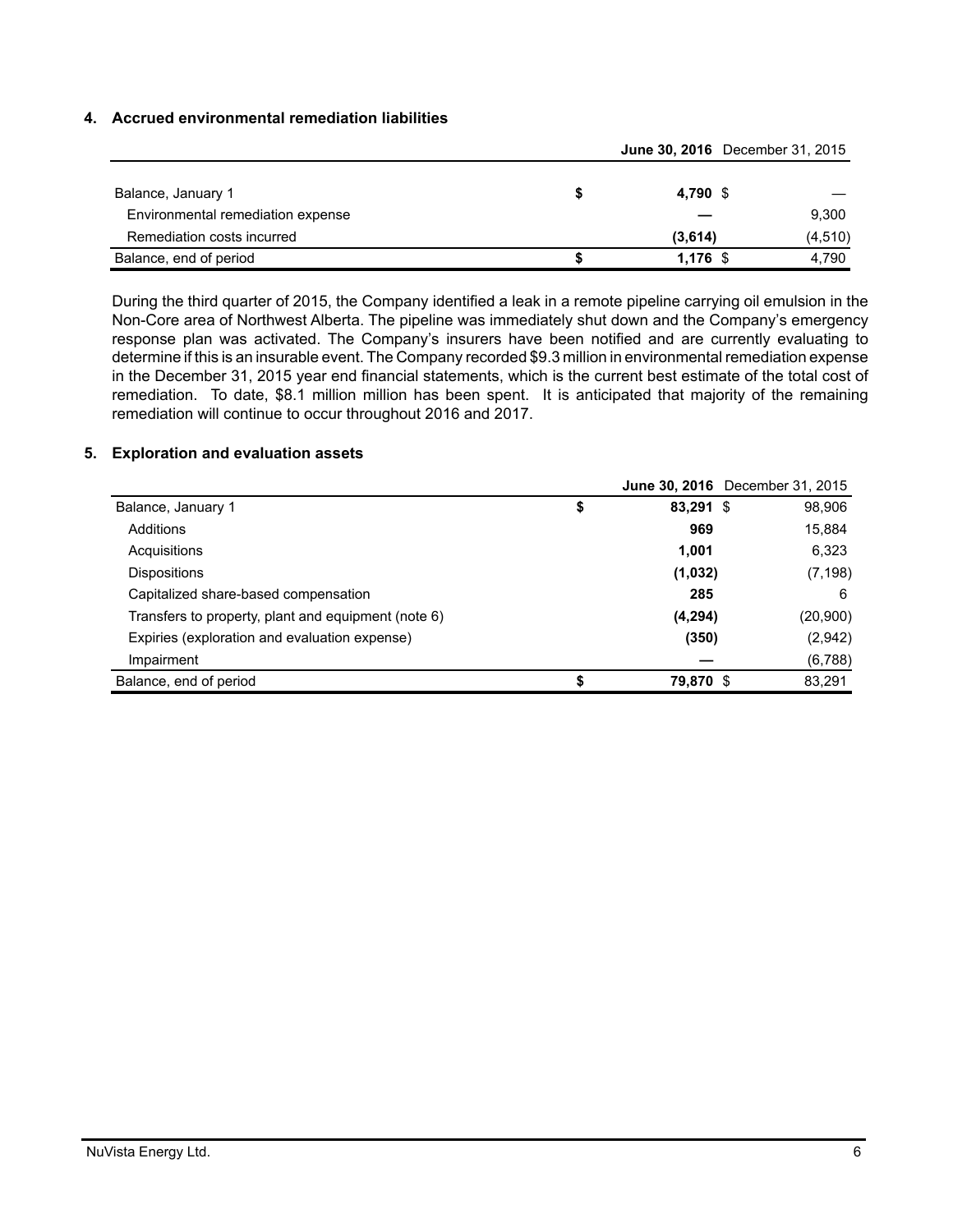## **6. Property, plant and equipment**

|                                                           |                      | June 30, ZUTO December 31, ZUTS |
|-----------------------------------------------------------|----------------------|---------------------------------|
| Cost                                                      |                      |                                 |
| Balance, January 1                                        | \$<br>$1.545.216$ \$ | 1,355,406                       |
| Additions                                                 | 88,988               | 257,358                         |
| Acquisitions                                              |                      |                                 |
| <b>Dispositions</b>                                       | (309, 878)           | (95, 913)                       |
| Change in asset retirement obligations (note 9)           | 3.471                | 7,465                           |
| Transfers from exploration and evaluation assets (note 5) | 4.294                | 20,900                          |
| Balance, end of period                                    | 1,332,091 \$         | 1,545,216                       |

|                                                                  |                  | <b>June 30, 2016</b> December 31, 2015 |
|------------------------------------------------------------------|------------------|----------------------------------------|
| Accumulated depletion, depreciation, amortization and impairment |                  |                                        |
| Balance, January 1                                               | \$<br>702,181 \$ | 530,291                                |
| Depletion and depreciation expense                               | 47,516           | 160,901                                |
| <b>Dispositions</b>                                              | (224, 320)       | (63, 410)                              |
| Impairments                                                      |                  | 74,399                                 |
| Balance, end of period                                           | \$<br>525,377 \$ | 702,181                                |
|                                                                  |                  | <b>June 30, 2016</b> December 31, 2015 |
| <b>Carrying value</b>                                            |                  |                                        |
| Balance, January 1                                               | \$<br>843.035 \$ | 825.115                                |

In June 2016, NuVista sold assets in the Wapiti Sweet operating area for proceeds after closing adjustments of \$69.5 million, resulting in a loss on dispositions of \$3.2 million.

Balance, end of period **\$ 806,714** \$ 843,035

## **7. Long-term debt**

At June 30, 2016, the Company had a \$200.0 million (December 31, 2015 – \$300.0 million) extendible revolving term credit facility available from a syndicate of Canadian chartered banks. Borrowing under the credit facility may be made by prime loans, bankers' acceptances and/or US libor advances. These advances bear interest at the bank's prime rate and/or at money market rates plus a borrowing margin. For the three and six months ended June 30, 2016, borrowing costs averaged 3.3% (December 31, 2015 – 3.2%). The credit facility is secured by a first floating charge debenture, general assignment of book debts and the Company's oil and natural gas properties and equipment. The credit facility has a 364-day revolving period and is subject to an annual review by the lenders, at which time a lender can extend the revolving period or can request conversion to a one year term loan. During the revolving period, a review of the maximum borrowing amount occurs semi-annually on October 30 and April 30. During the term period, no principal payments would be required until a year after the revolving period matures.

During the second quarter, the semi annual review by the lenders was completed with a reduction in the credit facility from \$300.0 million to \$200.0 million. The next review is scheduled for October 30, 2016.

As at June 30, 2016, the Company had drawn \$89.4 million (December 31, 2015 – \$196.7 million). The credit facility does not contain any financial covenants, but the Company is subject to various non-financial covenants under its credit facility. Compliance with these covenants is monitored on a regular basis and as at June 30, 2016, the Company was in compliance with all covenants.

**June 30, 2016** December 31, 2015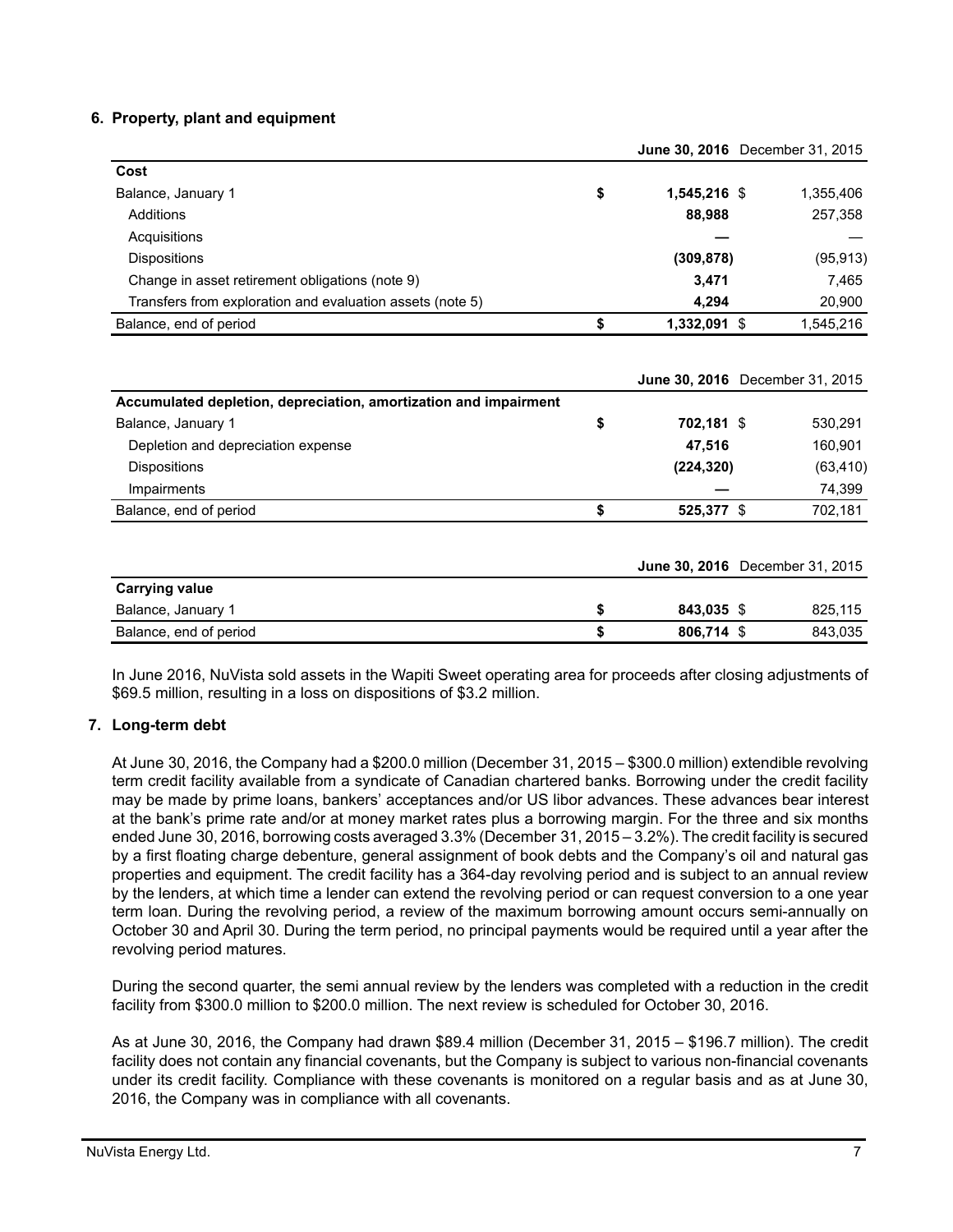## **8. Senior unsecured notes**

On June 22, 2016, the Company issued \$70.0 million of 9.875% senior unsecured notes ("Notes") with a 5 year term by way of private placement. Proceeds net of discount and costs amounted to \$66.9 million. Interest is payable in equal quarterly installments in arrears. The Notes are fully and unconditionally guaranteed as to the payment of principal and interest, on a senior unsecured basis by the Company. There are no maintenance or financial covenants.

The Notes are non callable by the Company prior to the two and a half year anniversary of the closing date. At any time on or after December 22, 2018, the Company may redeem all or part of the Notes at the redemption prices set forth in the table below plus any accrued and unpaid interest:

| 12 month period ended: | Percentage |
|------------------------|------------|
| December 22, 2019      | 104.938%   |
| December 22, 2020      | 102.469%   |
| December 22, 2021      | 100.000%   |

If a change of control occurs at any time prior to June 22, 2017, each holder of the Notes will have the right to require the Company to purchase all or any part of that holder's Notes for an amount in cash equal to 110% of the aggregate principle repurchased plus accrued and unpaid interest. If a change of control occurs after June 22, 2017, each holder of Notes will have the right to require the Company to purchase all or any part of that holder's Notes for an amount in cash equal to 101% of the aggregate principle repurchased plus accrued and unpaid interest.

# **9. Asset retirement obligations**

The Company's asset retirement obligations are based on estimated costs to reclaim and abandon ownership interests in oil and natural gas assets including well sites, gathering systems and processing facilities. At June 30, 2016, the estimated total undiscounted amount of cash flows required to settle the asset retirement obligations is \$129.2 million (December 31, 2015 – \$150.8 million), which is estimated to be incurred over the next 50 years. A risk-free rate of 1.7% (December 31, 2015 – 2.2%) and an inflation rate of 2.0% (December 31, 2015 – 2.0%) were used to calculate the net present value of the asset retirement obligations. A reconciliation of the asset retirement obligations is provided below:

| \$ |       | 111,307                                                                                                |
|----|-------|--------------------------------------------------------------------------------------------------------|
|    | 1,029 | 2,385                                                                                                  |
|    | 1,113 | 2,926                                                                                                  |
|    |       | (10, 500)                                                                                              |
|    | 2,358 | 4,539                                                                                                  |
|    |       | (8,839)                                                                                                |
|    |       | 101,818                                                                                                |
|    | 9,000 | 9,501                                                                                                  |
| S  |       | 92,317                                                                                                 |
|    |       | <b>June 30, 2016</b> December 31, 2015<br>101,818 \$<br>(12, 967)<br>(5,628)<br>87,723 \$<br>78,723 \$ |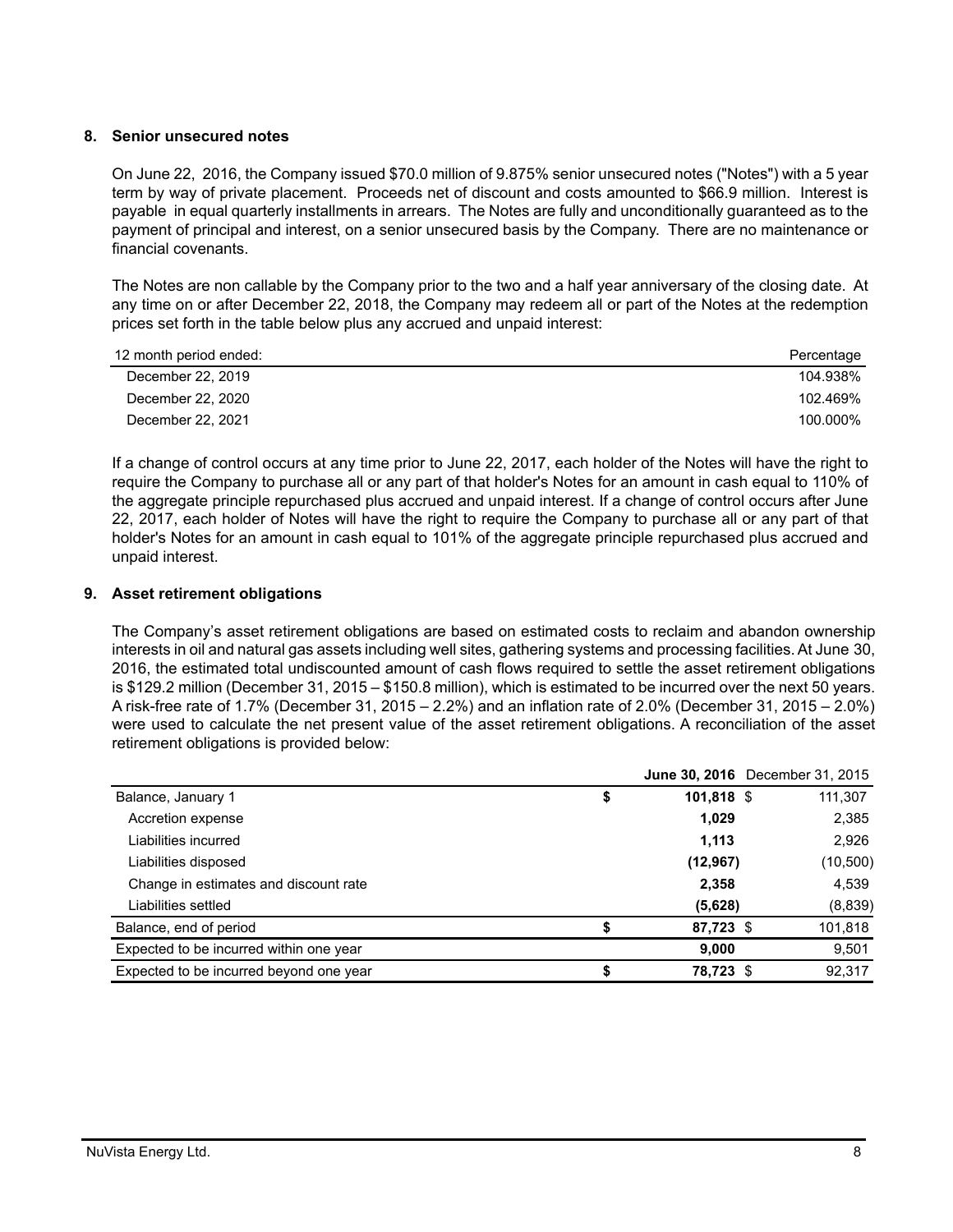# **10. Share capital**

#### Common shares

|                                                                                    | June 30, 2016  |           | December 31, 2015 |    |           |
|------------------------------------------------------------------------------------|----------------|-----------|-------------------|----|-----------|
|                                                                                    | <b>Number</b>  | Amount    | Number            |    | Amount    |
| Balance, January 1                                                                 | 153,310,265 \$ | 1.140.170 | 138.676.908       | -S | 1,029,017 |
| Issued for cash on offering of common shares                                       |                |           | 11.465.000        |    | 90.000    |
| Issued for cash on offering of flow-through common<br>shares $(1)$                 | 3,252,411      | 20,003    | 2.544.040         |    | 20,861    |
| Issued for cash on exercise of stock options                                       | 269,647        | 1,345     | 609.538           |    | 2,927     |
| Contributed surplus transferred on exercise of stock<br>options                    |                | 466       |                   |    | 1.005     |
| Conversion of restricted share awards                                              | 5,772          | 44        | 14,779            |    | 80        |
| Share issue costs, net of deferred tax benefit of \$nil<br>$(2015 - $1.2$ million) |                | (108)     |                   |    | (3,720)   |
| Balance, end of period                                                             | 156,838,095 \$ | 1.161.920 | 153,310,265       | S  | 1.140.170 |

(1) Net of implied premium \$1.6 million (2015 - \$1.1 million) on flow-through share price compared to trading price at announcement of equity issuance.

In June 2016, pursuant to a private placement, the Company issued 3.3 million common shares on a flow-through basis in respect of Canadian Development expenses ("CDE") at a price of \$6.65 per share for gross proceeds of \$21.6 million. The implied premium on the flow-through common shares was determined to be \$1.6 million million on the date of issue. Under the terms of the flow-through share agreements, the Company is committed to spend \$21.6 million on qualifying CDE prior to December 31, 2016.

#### **11. Loss per share**

The following table summarizes the weighted average common shares used in calculating net loss per share:

|                                            | Three months ended June 30 |         | Six months ended June 30 |         |
|--------------------------------------------|----------------------------|---------|--------------------------|---------|
| (thousands of shares)                      | 2016                       | 2015    | 2016                     | 2015    |
| Weighted average common shares outstanding |                            |         |                          |         |
| Basic                                      | 153.455                    | 148.593 | 153.387                  | 143.680 |
| Diluted                                    | 153.455                    | 148.593 | 153.387                  | 143.680 |

#### **12. Share-based compensation**

#### Stock Options

The Company has established a stock option plan whereby officers, directors and employees may be granted options to purchase common shares. Options granted vest at the rate of 1/3 per year and expire 2.5 years after the vesting date. The maximum number of stock options currently outstanding and available to be issued as at June 30, 2016 is 10,614,921. The following continuity table summarizes the stock option activity: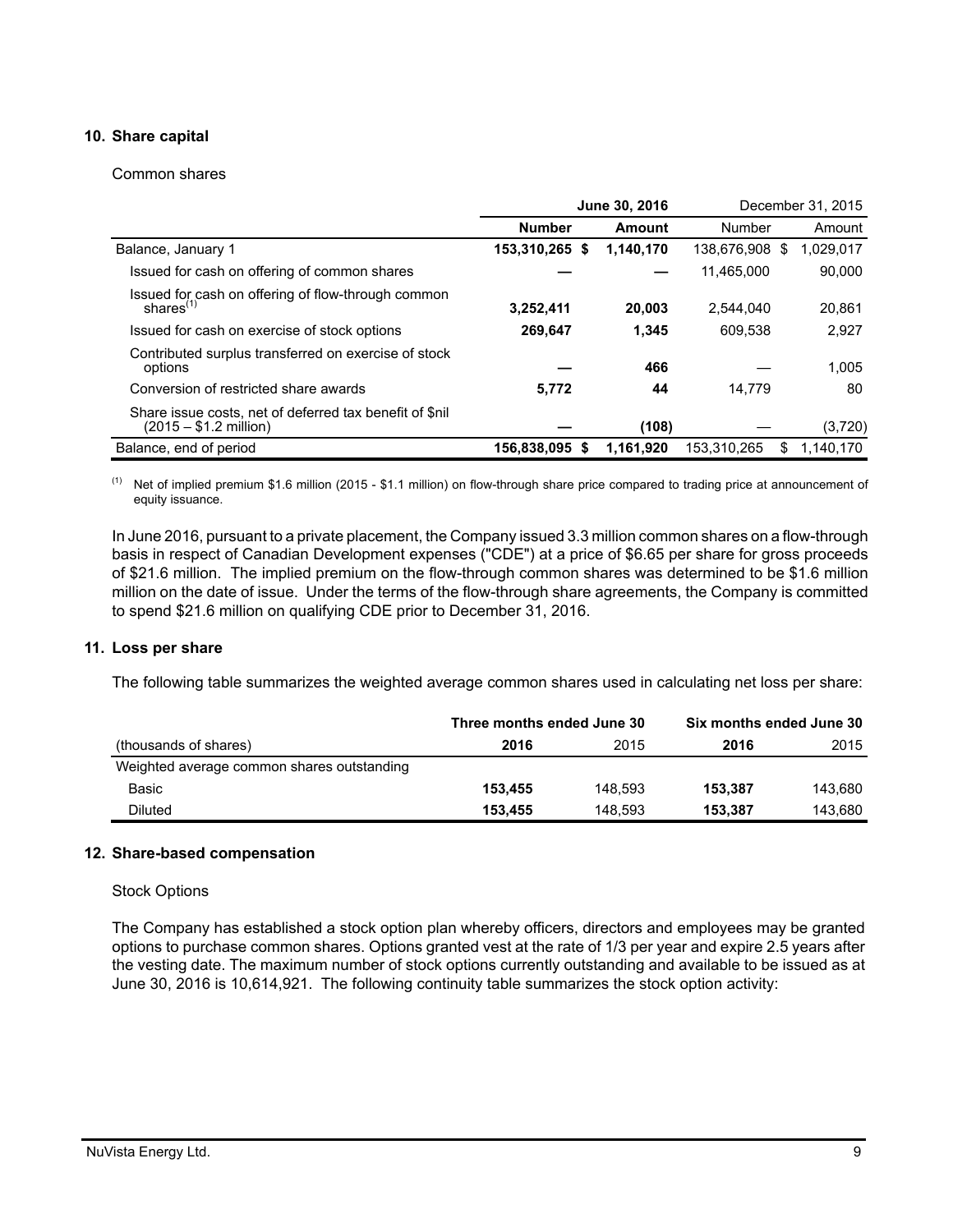|                                                  |              | June 30, 2016                                 |              | December 31, 2015                             |
|--------------------------------------------------|--------------|-----------------------------------------------|--------------|-----------------------------------------------|
|                                                  | Number of    | Weighted<br>average<br>options exercise price | Number of    | Weighted<br>average<br>options exercise price |
| Balance, January 1                               | 6,213,614 \$ | 7.14                                          | 6,378,553 \$ | 7.45                                          |
| Granted                                          | 972,350      | 6.23                                          | 1,608,305    | 6.22                                          |
| Exercised                                        | (269, 647)   | 4.99                                          | (609, 538)   | 4.80                                          |
| Forfeited                                        | (233, 014)   | 7.81                                          | (307,703)    | 8.60                                          |
| Expired                                          | (172,760)    | 8.76                                          | (856,003)    | 8.87                                          |
| Balance, end of period                           | 6,510,543 \$ | 7.02                                          | 6,213,614 \$ | 7.14                                          |
| Weighted average share price on date of exercise | 269,647 \$   | 6.05                                          | 609,538 \$   | 7.74                                          |

The following table summarizes stock options outstanding and exercisable under the plan at June 30, 2016:

|                         |                                     | Options outstanding                                  |                                       | Options exercisable                 |                                       |  |
|-------------------------|-------------------------------------|------------------------------------------------------|---------------------------------------|-------------------------------------|---------------------------------------|--|
| Range of exercise price | Number of<br>options<br>outstanding | Weighted<br>average<br>remaining<br>contractual life | Weighted<br>average<br>exercise price | Number of<br>options<br>exercisable | Weighted<br>average<br>exercise price |  |
| \$3.47 to \$4.99        | 1.474.542                           | 2.37 <sup>5</sup>                                    | 4.38                                  | 747.058 \$                          | 4.49                                  |  |
| \$5.00 to \$9.99        | 4,487,124                           | 2.55                                                 | 7.43                                  | 2.400.954                           | 7.40                                  |  |
| \$10.00 to \$12.04      | 548.877                             | 2.39                                                 | 10.79                                 | 368,206                             | 10.79                                 |  |
| \$3.47 to \$12.04       | 6,510,543                           | 2.50 <sup>5</sup>                                    | 7.02                                  | $3,516,218$ \$                      | 7.14                                  |  |

The Company uses the fair value based method for the determination of the share-based compensation costs. The fair value of each option granted during the year was estimated on the date of grant using the Black-Scholes option pricing model.

## Restricted Stock Units

The Company has a Restricted Stock Unit ("RSU") Plan for employees and officers. Each RSU entitles participants to receive cash equal to the trading price of the equivalent number of shares of the Company. All RSUs granted vest and become payable within three years after the date the RSUs are issued. As of June 30, 2016, all outstanding RSUs have vested, and the plan has been terminated.

The compensation expense was calculated using the fair value method based on the trading price of the Company's shares at the end of each reporting year. The RSU plan The following table summarizes the change in the number of RSUs:

|                        | <b>June 30, 2016</b> December 31, 2015 |            |
|------------------------|----------------------------------------|------------|
| Balance, January 1     | 145.665                                | 501,110    |
| Settled                | (131, 166)                             | (343, 647) |
| Granted                |                                        |            |
| Forfeited              | (14, 499)                              | (11,798)   |
| Balance, end of period |                                        | 145,665    |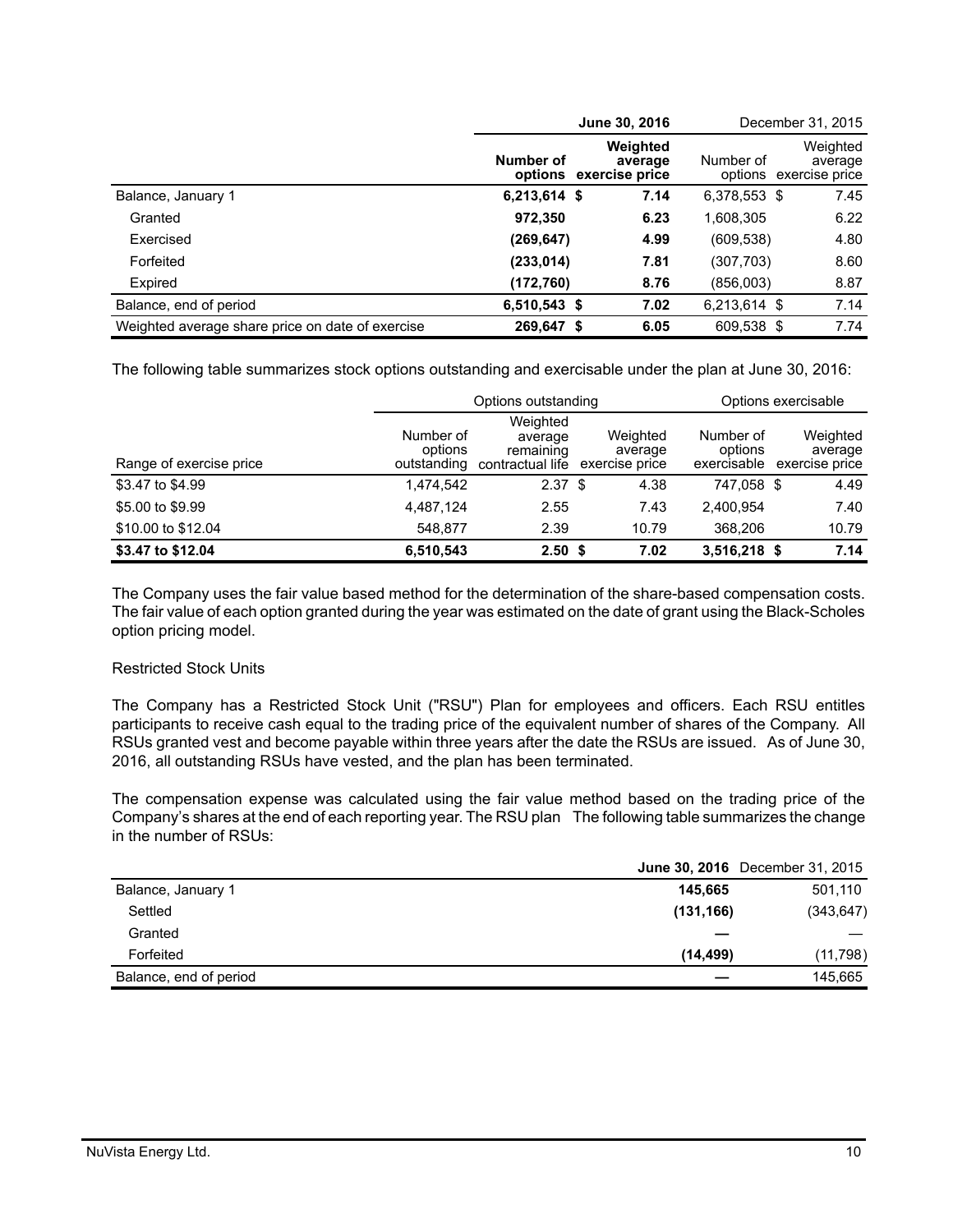The following table summarizes the change in compensation liability relating to RSUs:

|                                                                                              | <b>June 30, 2016</b> December 31, 2015 |     |         |
|----------------------------------------------------------------------------------------------|----------------------------------------|-----|---------|
| Balance, January 1                                                                           | 463 \$                                 |     | 2.057   |
| Change in accrued compensation liabilities                                                   | (463)                                  |     | (1,594) |
| Balance, end of period                                                                       | $\overline{\phantom{0}}$               | . ზ | 463     |
| Compensation liabilities – current (included in accounts payable and<br>accrued liabilities) |                                        |     | 463     |

#### Restricted Share Awards

The Company has a Restricted Share Award ("RSA") Plan for employees and officers which entitle the employee to receive one common share for each RSA granted upon vesting. RSA grants vest within three years from the date of grant. The maximum number of common shares reserved for issuance under the RSA plan is 1,650,000 of which 1,252,418 remain to be issued.

The fair value of RSAs is determined based on the weighted average trading price of the five days preceding the grant date. This fair value is recognized as share-based compensation expense over the vesting period with a corresponding increase to contributed surplus. The amount of the compensation expense is reduced by an estimated forfeiture rate determined at the date of the grant and updated each period. Upon vesting of the RSAs and settlement in common shares, the previously recognized value in contributed surplus will be recorded as an increase to share capital.

The following table summarizes the change in the number of RSAs:

|                        | <b>June 30, 2016</b> December 31, 2015 |           |
|------------------------|----------------------------------------|-----------|
| Balance, January 1     | 385.142                                | 138,181   |
| Settled                | (5, 772)                               | (14, 779) |
| Granted                | 203.400                                | 275,850   |
| Forfeited              | (21, 131)                              | (14, 110) |
| Balance, end of period | 561.639                                | 385.142   |

The following table summarizes share-based compensation relating to stock options, RSUs and RSAs:

|                                                | Six months ended June 30 |                         |      |            |            |  |            |    |                         |  |            |            |       |
|------------------------------------------------|--------------------------|-------------------------|------|------------|------------|--|------------|----|-------------------------|--|------------|------------|-------|
|                                                |                          | 2016                    |      |            |            |  |            |    |                         |  |            |            | 2015  |
|                                                |                          | <b>Stock</b><br>options |      | <b>RSU</b> | <b>RSA</b> |  | Total      |    | <b>Stock</b><br>options |  | <b>RSU</b> | <b>RSA</b> | Total |
| Share-based compensation                       | \$                       | $1,242$ \$              |      | $(349)$ \$ | 528 \$     |  | 1,421      | \$ | 1,933 \$                |  | $(792)$ \$ | 291<br>\$  | 1,432 |
| RSU cash paid                                  |                          |                         |      | 839        |            |  | 839        |    |                         |  | 1,341      |            | 1,341 |
| Share-based compensation<br>expense            | \$                       | $1,242$ \$              |      | 490 \$     | 528S       |  | $2,260$ \$ |    | $1,933$ \$              |  | 549 \$     | $291$ \$   | 2,773 |
|                                                |                          |                         |      |            |            |  |            |    |                         |  |            |            |       |
| Gross capitalized share-<br>based compensation | \$                       | 191S                    |      | $(115)$ \$ | 209S       |  | $285$ \$   |    | 78 \$                   |  | 202S       | 37S        | 317   |
| RSU cash paid                                  |                          |                         |      |            |            |  |            |    |                         |  | (399)      |            | (399) |
| Net capitalized share-based<br>compensation    | \$                       | 191                     | - \$ | $(115)$ \$ | 209S       |  | 285 \$     |    | 78 \$                   |  | (197) \$   | 37 \$      | (82)  |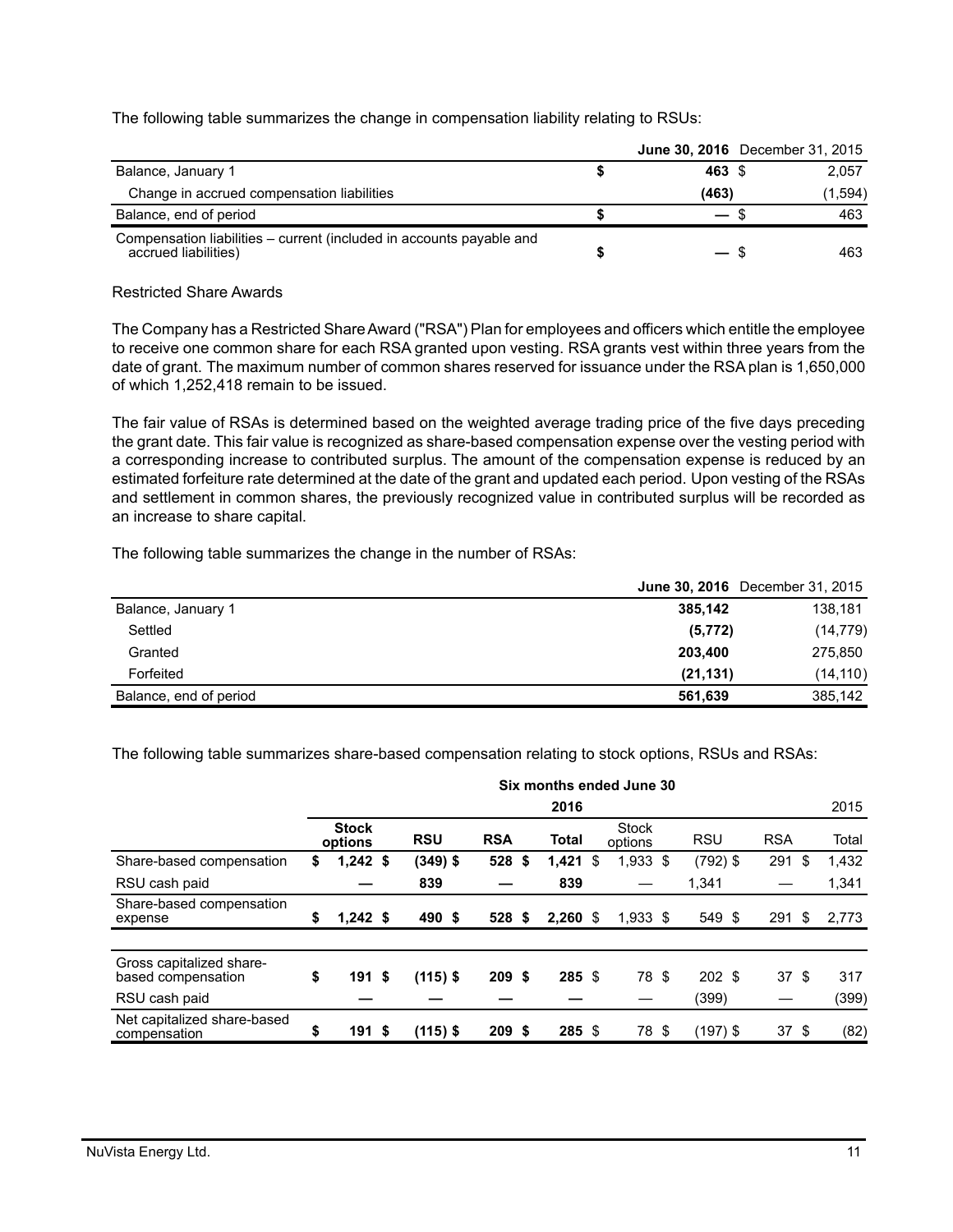#### **13. Risk management activities**

(a) Financial instruments

The Company's financial instruments recognized on the statement of financial position consists of cash and cash equivalents, accounts receivable and prepaid expenses, financial derivative contracts, accounts payable and accrued liabilities, accrued environmental remediation liabilities, compensation liabilities and long-term debt. The carrying value of the long-term debt approximates its fair value as it bears interest at market rates. Except for the financial derivative contracts and compensation liabilities, which are recorded at fair value, carrying values reflect the current fair value of the Company's financial instruments due to their short-term maturities. The estimated fair values of recognized financial instruments have been determined based on quoted market prices when available, or third-party models and valuation methodologies that use observable market data.

The Company classifies fair value measurements according to the following hierarchy based on the amount of observable inputs used to value the instrument.

- Level 1 Quoted prices are available in active markets for identical assets or liabilities as of the reporting date. Active markets are those in which transactions occur in sufficient frequency and volume to provide pricing information on an ongoing basis.
- Level 2 Pricing inputs are other than quoted prices in active markets included in Level 1. Prices in Level 2 are either directly or indirectly observable as of the reporting date. Level 2 valuations are based on inputs, including quoted forward prices for commodities, time value and volatility factors, which can be substantially observed or corroborated in the marketplace.
- Level 3 Valuations in this level are those with inputs for the asset or liability that are not based on observable market data.

The Company's cash and cash equivalents are classified as Level 1 and financial derivative contracts as Level 2. The Company uses third party models and valuation methodologies to determine the fair value of financial derivative contracts. Assessment of the significance of a particular input to the fair value measurement requires judgment and may affect the placement within the fair value hierarchy level.

(b) Financial assets and financial liabilities subject to offsetting

The following is a summary of the Company's financial assets and financial liabilities that are subject to offsetting:

|                                | June 30, 2016 |                              |  |                                   |                            |  |                              | December 31, 2015 |                                   |                                   |  |
|--------------------------------|---------------|------------------------------|--|-----------------------------------|----------------------------|--|------------------------------|-------------------|-----------------------------------|-----------------------------------|--|
|                                |               | Gross<br>financial<br>assets |  | Gross<br>financial<br>liabilities | Net<br>financial<br>assets |  | Gross<br>financial<br>assets |                   | Gross<br>financial<br>liabilities | <b>Net</b><br>financial<br>assets |  |
| Current assets (liabilities)   |               | $8.664$ \$                   |  | $(2,767)$ \$                      | 5,897                      |  | 26,000 \$                    |                   | $(230)$ \$                        | 25,770                            |  |
| Long-term assets (liabilities) |               | 2.341                        |  | (156)                             | 2,185                      |  |                              |                   | (16)                              | (14)                              |  |
| Net position                   |               | $11,005$ \$                  |  | $(2,923)$ \$                      | 8,082                      |  | 26,002 \$                    |                   | $(246)$ \$                        | 25.756                            |  |

#### (c) Risk management contracts

The following is a summary of the financial derivatives as at June 30, 2016: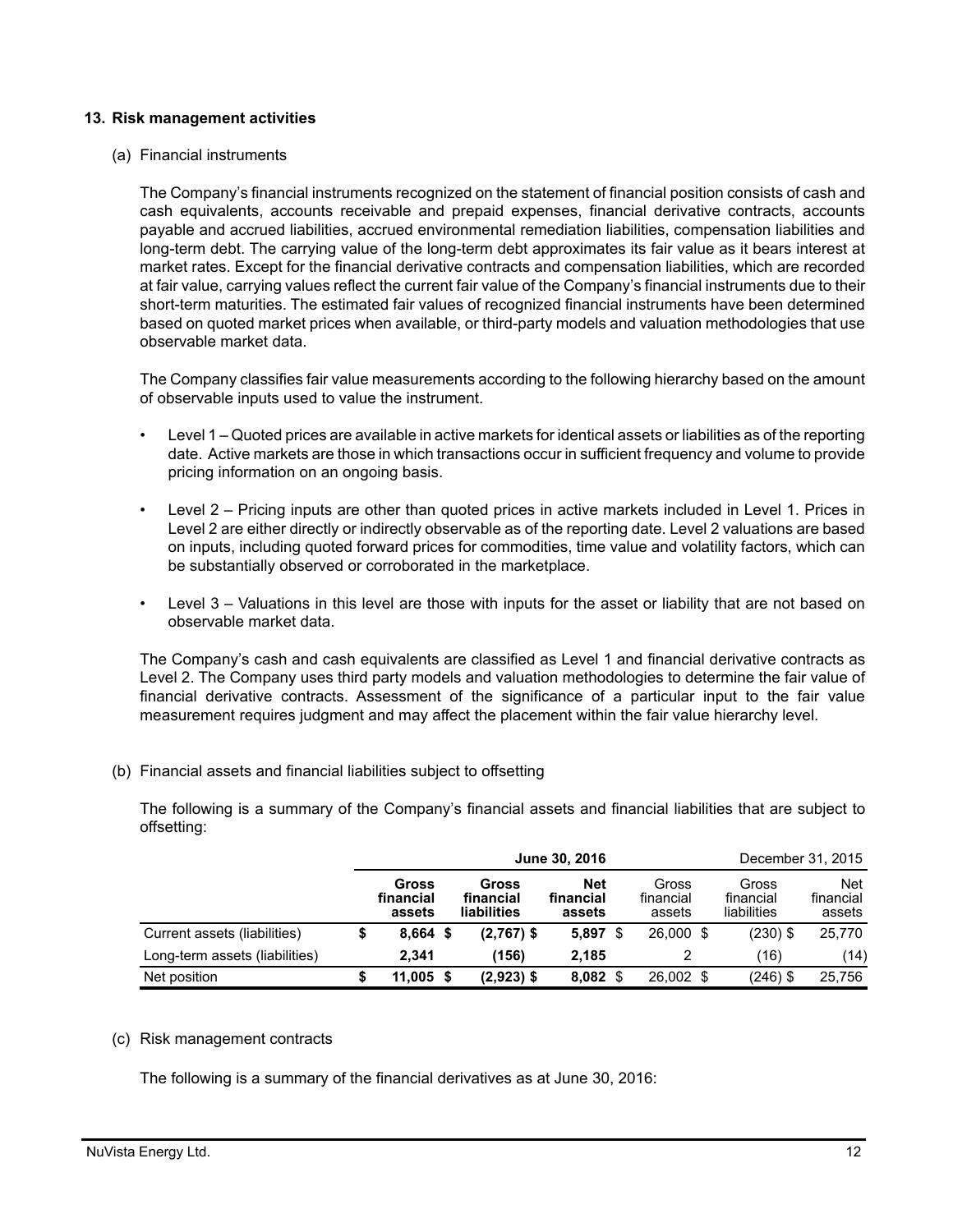|                                       | <b>Volume</b><br>(Bbls/d) | <b>Pricing</b><br>(Cdn\$/Bbl) | Term of contract           |
|---------------------------------------|---------------------------|-------------------------------|----------------------------|
| WTI crude oil sales price derivatives |                           |                               |                            |
| Fixed price swap                      | 3.050                     | \$75.92                       | Jul 1, 2016 - Dec 31, 2016 |
| Fixed price swap                      | 100                       | \$58.15                       | Jan 1, 2017 - Jun 30, 2017 |

|                                          | <b>Volume</b><br>(MMbtu/d) | <b>Pricing</b><br>(US\$/MMbtu) | <b>Term of contract</b>    |
|------------------------------------------|----------------------------|--------------------------------|----------------------------|
| Nymex natural gas sales price derivative |                            |                                |                            |
| AECO-NYMEX basis                         | 10.000                     | (\$0.66)                       | Jul 1, 2016 - Dec 31, 2016 |
| AECO-NYMEX basis                         | 20,000                     | (\$0.72)                       | Jan 1, 2017 - Sep 30, 2017 |
| AECO-NYMEX basis                         | 20,000                     | (\$0.71)                       | Oct 1, 2017 - Dec 31, 2017 |
| AECO-NYMEX basis                         | 10.000                     | (\$0.69)                       | Jan 1, 2018 - Sep 30, 2018 |
| AECO-NYMEX basis                         | 23,261                     | (\$0.65)                       | Oct 1, 2018 - Dec 31, 2018 |
| AECO-NYMEX basis                         | 25,000                     | (\$0.64)                       | Jan 1, 2019 - Mar 31, 2019 |
| Chicago-NYMEX basis                      | 10.000                     | (\$0.01)                       | Jul 1, 2016 - Dec 31, 2016 |
| Chicago-NYMEX basis                      | 5.000                      | (\$0.05)                       | Jan 1, 2017 - Dec 31, 2017 |
| Nymex fixed price swap                   | 10,000                     | \$2.60                         | Jul 1, 2016 - Dec 31, 2016 |

The following is a reconciliation of movement in the fair value of financial derivative contracts:

|                                                     |   | June 30, 2016 | December 31, 2015 |
|-----------------------------------------------------|---|---------------|-------------------|
| Fair value of contracts, beginning of year          |   | 25,756 \$     | 47,211            |
| Change in the fair value of contracts in the period |   | 1.019         | 21,346            |
| Fair value of contracts realized in the period      |   | (18, 693)     | (42, 801)         |
| Fair value of contracts, end of year                |   | $8,082$ \$    | 25,756            |
| Financial derivative assets - current               |   | $5,897$ \$    | 25,770            |
| Financial derivative assets - long term             | S | $2,185$ \$    | (14)              |

# (d) Physical delivery sales contracts

The following is a summary of the physical delivery sales contracts as at June 30, 2016:

|                                                    | Volume<br>(GJ/d) | <b>Pricing</b><br>(Cdn\$/GJ) | <b>Term of contract</b>    |
|----------------------------------------------------|------------------|------------------------------|----------------------------|
| AECO natural gas physical delivery sales contracts |                  |                              |                            |
| <b>Costless Collar</b>                             | 5.000            | $$3.40 - $3.85$              | Jul 1, 2016 - Dec 31, 2016 |
| <b>Fixed Price Swap</b>                            | 54,500           | \$3.49                       | Jul 1, 2016 - Sep 30, 2016 |
| <b>Fixed Price Swap</b>                            | 59,500           | \$3.40                       | Oct 1, 2016 - Dec 31, 2016 |
| <b>Fixed Price Swap</b>                            | 50,000           | \$3.30                       | Jan 1, 2017 - Mar 31, 2017 |
| <b>Fixed Price Swap</b>                            | 35,000           | \$3.23                       | Apr 1, 2017 - Jun 30, 2017 |
| <b>Fixed Price Swap</b>                            | 25,000           | \$3.20                       | Jul 1, 2017 - Sep 30, 2017 |
| <b>Fixed Price Swap</b>                            | 20,000           | \$3.26                       | Oct 1, 2017 - Dec 31, 2017 |
| <b>Fixed Price Swap</b>                            | 2,500            | \$2.85                       | Jan 1, 2018 - Oct 31, 2018 |